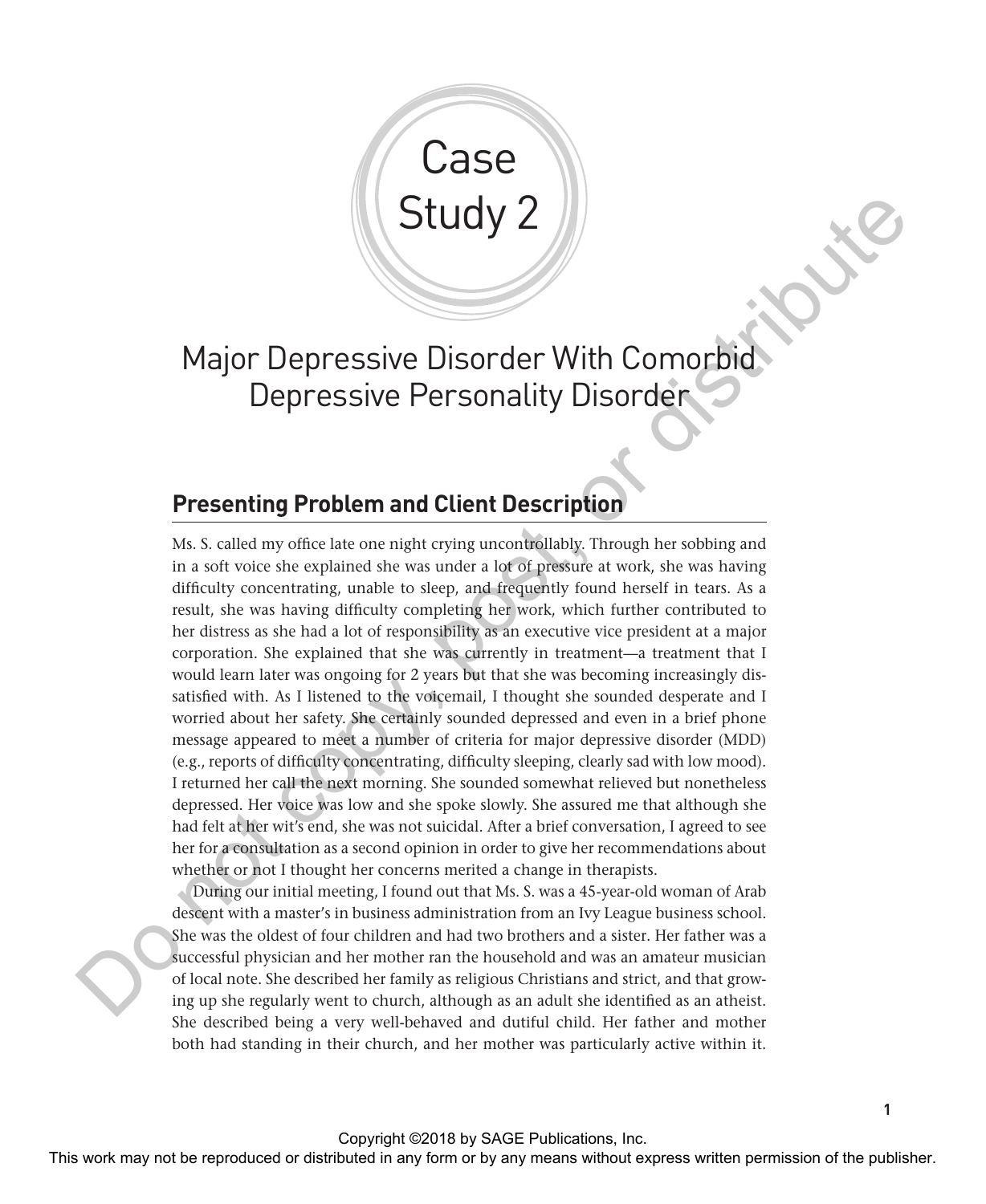Ms. S. was substantially older than her sister, who was her youngest sibling. Ms. S. described her father as a kind and unassuming man but who allowed her mother to emotionally and physically abuse her. Although she described her father with much affection, she felt he had a blind spot when it came to her mother. The patient described a long history and many credible-sounding incidents of emotional and physical abuse as well as controlling behavior that intensified when the patient entered high school. The physical violence, which occurred throughout her childhood, began to happen more frequently, and her mother would scream at her, accusing her of having impure motives, questioning her commitments to the religion, the family in general, and to her. During these fights, her mother frequently called her names such as *slut* and accused her of desiring and engaging in sex. Additionally, the patient described her mother as attacking her during these incidents, which included slapping her, hitting her with open hands, punching her with a closed fist, throwing objects at her, throwing her into walls, knocking her down, and kicking her. The patient was tearful during these descriptions, sometimes angry, and other times appeared perplexed by her mother's behavior. Ms. S. reported that the mother showed little remorse during or after these incidents but instead described that the mother blamed her for having become so upset and hitting her. metrion of the relation of the relation of the right or the right or the right or the right or the right or the right or the right or the right or the right or the right or the right or the right or the right or the publi

Ironically, the patient reported that she was not very interested in sex at that time but instead was interested in her schoolwork and friendships. She further noted that she had not engaged in any sexual behavior during her high school years and reported that her first sexual experience occurred rather late in her college career.

Now grown, all her siblings were highly successful. Although she described initially being close to her siblings, particularly her closest-in-age brother, she described having been estranged from her family after she went off to college. Rather than going to a small local religious college as her mother wanted, she chose to go to a large university with a strong reputation. This caused a lot of conflict with her mother and, according the patient, led to her being "disowned" and turned the family against her. During her time as an undergraduate, she did not have many conversations with her father, siblings, or even extended family as she felt her mother spoke badly about her and limited others' contact with her by actively forbidding it. During this time, she felt very much alone and like a family pariah. When she did talk with her mother, it inevitably resulted in an argument. She described feeling hurt that her father abandoned her, but at other times spoke sympathetically about the dilemma he was in vis-à-vis her mother. As she described this time in her life, she became angry with herself, questioning the kind of person she was and blaming herself for abandoning her family and her lack of loyalty. She was not able to show herself the same kind of sympathy she exhibited toward her father.

Upon graduating from college, she took a job at a major corporation and quickly worked her way up through her intelligence, hard work (e.g., long hours), and creativity in solving problems. A number of times, she developed very innovative solutions to problems facing the company. The company sent her to complete her MBA and promoted her. She continued to shine in her work and was responsible for important developments that resulted in the company making significant profits.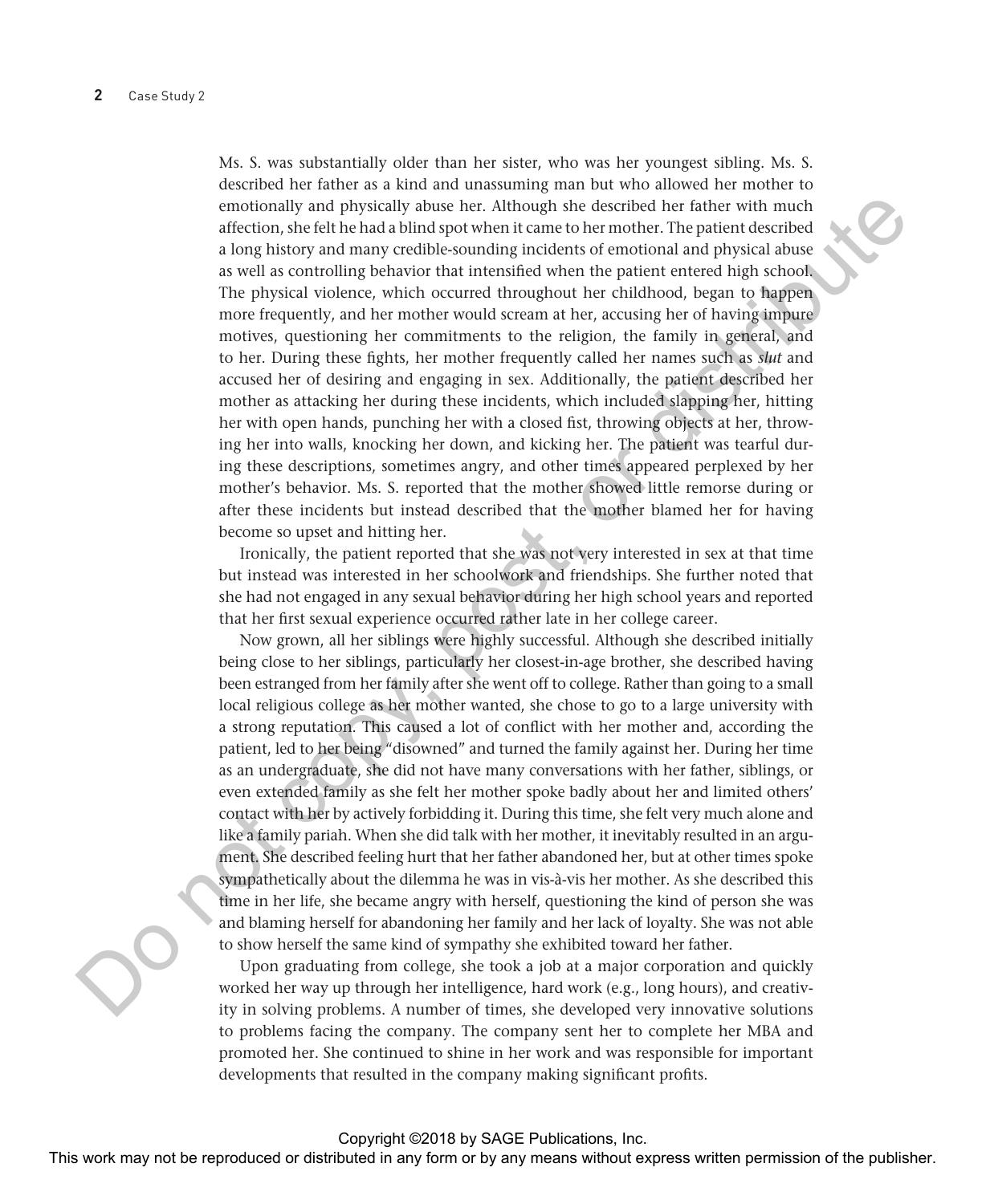She dated a number of men off and on through college and during her early work years. By her description, these men seemed kind and the relationships appeared healthy, but for various reasons, the relationships ended. She typically remained friends with these men. In her late 30s, she met a man who also worked at the same company but in a different division and responsible for very different concerns. He was very much a larger-than-life kind of person. He came from an extremely wealthy and connected family. Had attended the best schools and was highly successful within the company. Together, they were a power couple, a status she very much enjoyed. Both Ms. S. and her relationship partner were not only leaders in the company in their respective areas but within the corporate world. After a number of years dating, they were married. It was a big storybook type of wedding for her husband and his family's sake. She indicated she would have preferred to elope or not even get married but simply live together as they had been.

Despite the storybook description, by the time Ms. S. came to therapy there were significant problems in the relationship. Although he was brilliant, handsome, dashing, and highly successful, he had a prominent dark side. He was very needy with her and controlling of her. Although there was little reason to be jealous, he was very vigilant about her whereabouts and with whom she was interacting. He also needed her to dote over him, which she did, but in those moments where she was not attending to him or had to take care of her own concerns, he could become irate and angry with her. Although over the years he had never been physically abusive toward her, he had frequently lost his temper with her and, similar to her mother, called her all sorts of names, including derogatory sexual ones. A number of times, he threatened physical violence toward her or his suicide. One time during her treatment with me, he had even made a vague but serious threat of homicide against her.

Prior to beginning therapy with me, she had broken up and separated from her husband a number of times. These breakups/separations tended to be short, and neither of them would share with others that they were broken up or separated. One separation, however, was a bit longer than the others were, and during this breakup, she began dating another man. She broke up with this other man when she got back together with her husband, but she kept this relationship from him for many years, fearing that it would hurt him deeply and make him infuriated. Over time, she was becoming increasingly aware of and comfortable with leaving her husband; however, he was easily able to guilt her into staying with him. This was easy to do in part because she had a very strong sense of loyalty and desire to "save" him. Additionally, she felt extremely guilty when she felt that she was not being loyal, committed, or perceived herself as abandoning him. However, he was also able to coerce her into staying with him because of her low self-esteem. Despite her obvious intelligence and successes, she felt undeserving of better. Finally, he was also able to manipulate her into staying in this relationship because the dynamics were familiar to her, as they were very similar to the dynamics of her relationship with her mother. Later in therapy, we would discuss how she was so committed to this relationship because in part it represented an opportunity to fix or correct the relationship with her mother. Indults), that for various the rest consistent methods or distributed in any form or distributed in a single produced for the publisher or distributed in a single produced in a single produced in the publisher of the publ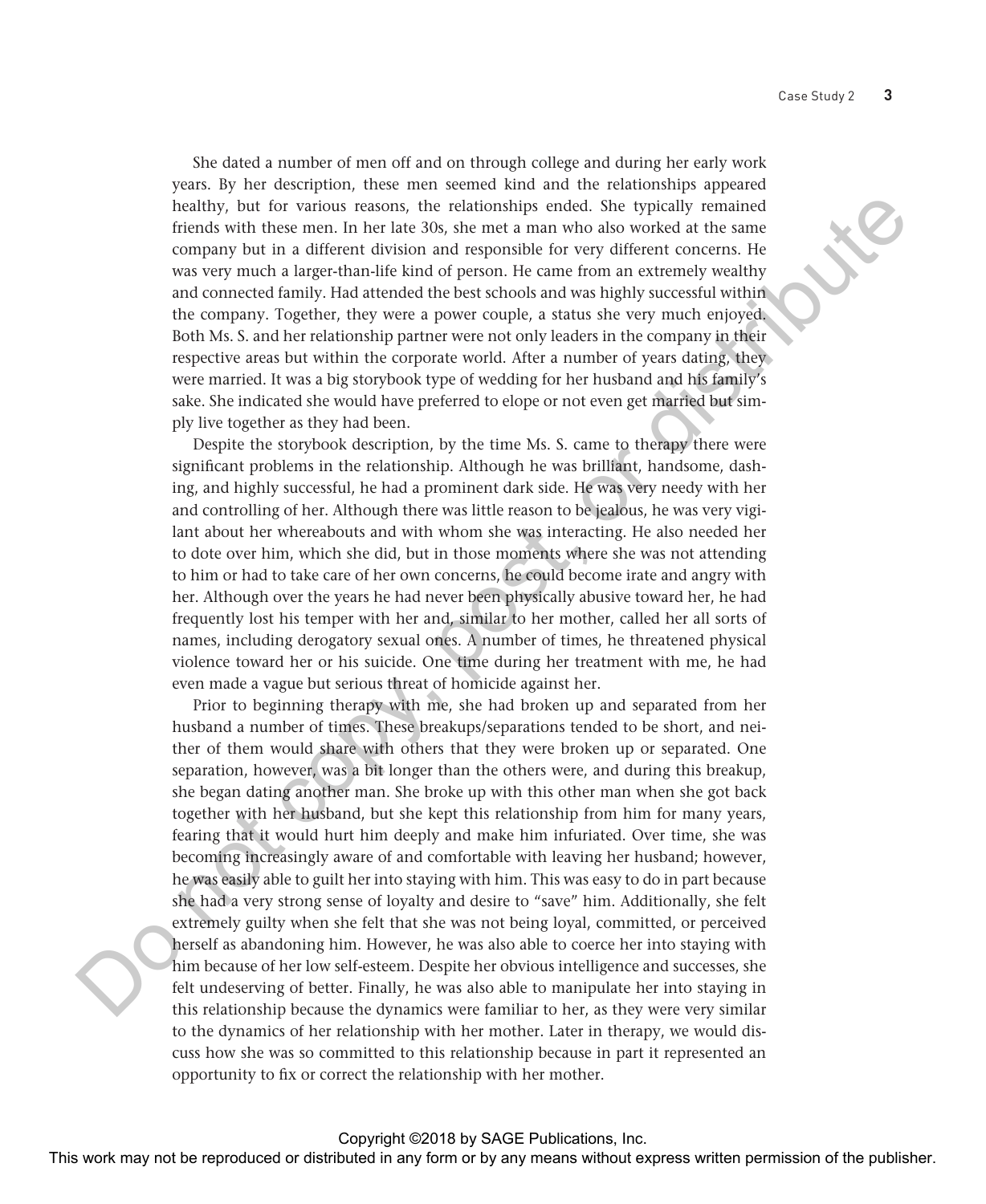## **Diagnosis and Case Formulation**

Based on her description and presentation (beginning with the voicemail she left for me), the diagnosis of MDD was a clear consideration. Other considerations would include what at the time was called *dysthymic disorder* and now called *persistent depressive disorder*. In order to meet criteria for MDD, a person must meet five or more of the nine symptoms shown in Box xx-xx. At least one of those five must be either a depressed mood, most days, most of the day for at least a 2-week period, or loss of interest or pleasure in all or nearly all activities, again for most of the day for at least a 2-week period. One then needs to meet either three or four additional criteria depending on whether or not a person meets both the depressed mood and loss of interests/pleasure criteria or not. Other criteria include what are referred to as neurovegetative signs, which include significant loss of appetite (with corresponding weight loss), insomnia, psychomotor slowing, and fatigue. Conversely, these neurovegetative signs can show themselves through increased appetite, hypersomnia, and psychomotor agitation. (This display is often part of an atypical depressive presentation that also includes interpersonal hypersensitivity.) The remaining criteria for MDD can be characterized as feelings of worthlessness, inappropriate guilt, and recurrent thoughts of death and suicide, and the cognitive symptom of difficulty concentrating or indecisiveness. As with depressed mood, these symptoms need to be nearly every day. Additionally, these symptoms must represent a change from previous functioning. In this way, MDD is conceptualized as an episodic disorder. The *Diagnostic and Statistical Manual of Mental Disorders* (5th ed.; *DSM–5*) also includes a number of specifiers for the severity of the episode, whether or not the episode is characterized by psychotic features or and if the remission or not. Based on the destroyed in the reproduced or distributed in a form or by any means with the representation of the representation of the dentation of the state that the time was not allow produced of the content and produce

The patient met criteria for depressed mood by her report and my observation. Additionally, she reported that she had bouts of insomnia characterized by anxious worrying and rumination about unfinished tasks, tasks that awaited her, and rumination about decisions she made and her self-worth. However, she also described being able to work very hard at the tasks at hand, and although she would evaluate fruits of her labor quite negatively, much to her surprise her supervisors and coworkers saw her production as exemplary. Nonetheless, she complained of fatigue and loss of energy. She would spends days in bed feeling that she was a failure and a fraud who would soon be found out. The distress about failure would continue until she described it as unbearable, and then she would jump into action and work nonstop until she had completed what needed to be done. This was not a typical pattern for her as she typically had a large work capacity, but from time to time when she described being depressed, she would fall into this pattern. Her descriptions of "being depressed" tended to occur subsequent to her relationship difficulties, and although these feelings involved lowered self-worth, they were rarely precipitated by negative evaluations or failures but instead by relationship difficulties. Although not actively suicidal, during this time she occasionally thought her family and the world in general would be a better place without her. At other times, the thought of not being alive provided a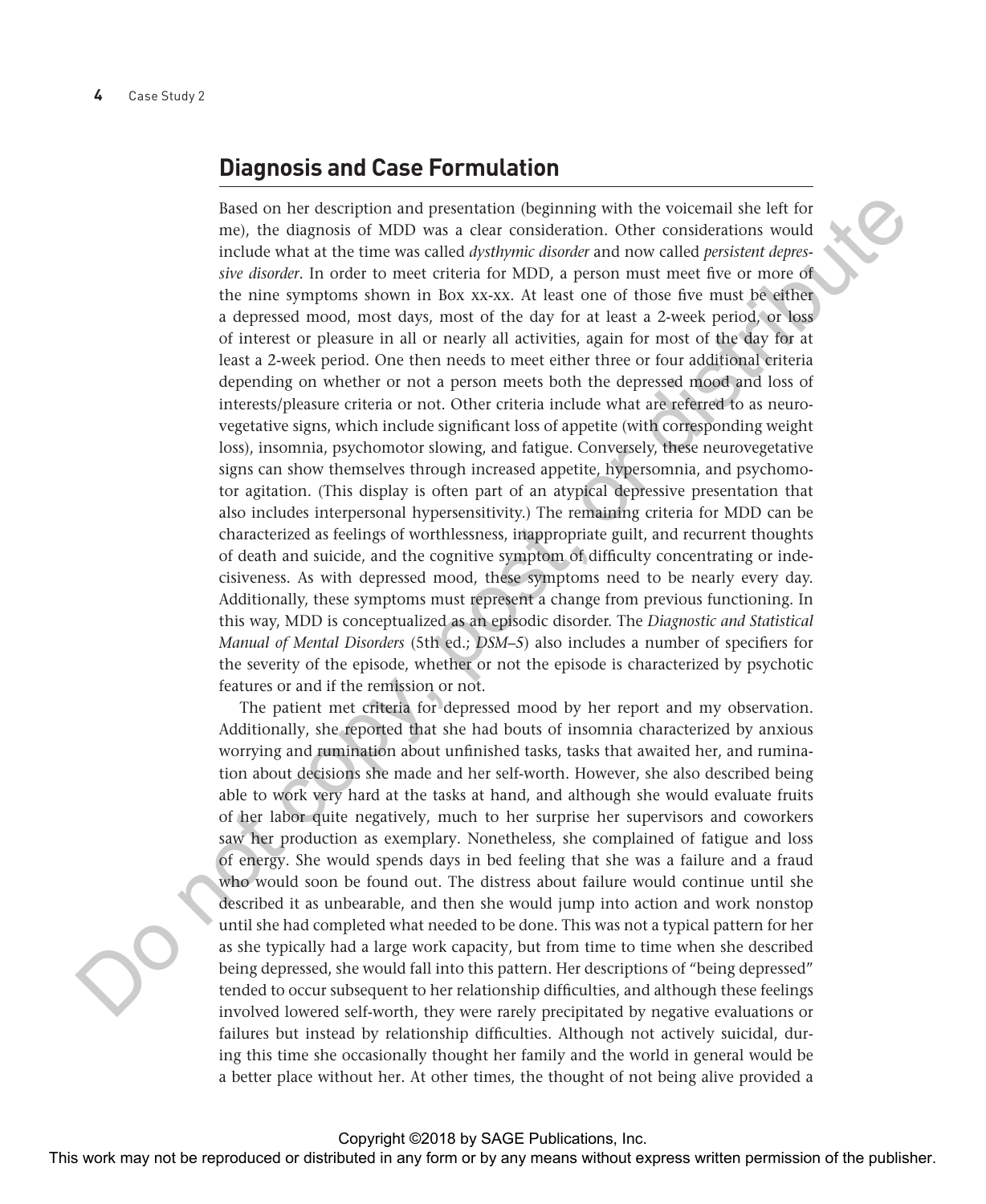respite from all the stress and tension she felt. There were no other neurovegetative signs, her appetite was good, she showed no psychomotor slowing and very little agitation, and she described her libido (sex drive) as normal—desiring and interested in sex with her partner a few times a week. She described both feelings of worthlessness and excessive and inappropriate guilt. Although these feelings were also characteristic of her typically, during this time they seemed worse than usual. Thus, the diagnosis of MDD was deemed appropriate. However, despite describing feelings of depression that have occurred throughout her life, from the time she was young, she did not meet criteria for persistent depressive disorder because she reported never having had a period of feeling depressed that lasted 2 years without a period of being depression free that lasted more than 2 months at a time. Nonetheless, she reported a personality style that was consistent with the *DSM-4* description of depressive personality disorder, a disorder included in *DSM-4* for further study but not included in *DSM-5*. The concept of depressive personality or characterological depression has a long history in psychiatry; however, a number of authors have suggested that it could be subsumed under persistent personality disorder. Although the concept of a depressive personality disorder sounds similar to that of persistent depressive disorder, and the two disorders show some comorbidity (about 30%), the two disorders are conceptually different. Persistent depressive disorder focuses on somatic symptoms consistent with MDD but milder and more chronic. Depressive personality disorder focuses less on somatic symptoms and more on personality and cognitive/affective aspects. Ms. S. met five of the seven criteria, which was sufficient for the diagnosis. Criteria met included (1) having a self-concept that centered around beliefs of inadequacy, worthlessness, and low self-esteem; (2) being critical, blaming, and derogatory toward the self; (3) brooding and given to worry; (4) being critical and judgmental toward others; and (5) being prone to feeling guilty and remorseful. It was unclear whether or not her feelings of pessimism were sufficiently chronic to meet criteria nor could it be said that her usual mood was dominated by gloominess, cheerlessness, joylessness, or unhappiness to the extent required to meet that criteria. She was certainly prone or susceptible to such feelings and was easily dejected, which is part of that criterion. Regardless, she met enough criteria to meet diagnosis for the disorder. tation, and the section or the relation or distributed or distributed in any form or distributed or distributed permission of the publisher or distributed in any form or by any form or by any form or by any form or by any

Another consideration was the diagnosis of borderline personality disorder (BPD). I considered this diagnosis for a number of reasons. First, it is important to evaluate a patient for a comorbid diagnosis of BPD whenever the criteria is met for MDD. This is because the two disorders are frequently comorbid and such comorbidity is meaningful in that when that is the case, the presence of BPD negatively effects the course and outcome of MDD. Second, when the patient initially called and complained about her current therapist, I considered that her negative evaluation of the therapist might be consistent with the kind of devaluation that those with BPD are prone toward. However, during the evaluation it became apparent that the patient did not meet criteria for BPD, which are described in detail in Chapter xx.

The patient asked about medication and indicated a strong desire for something that would make her feel better quickly. Despite being highly educated, Ms. S., like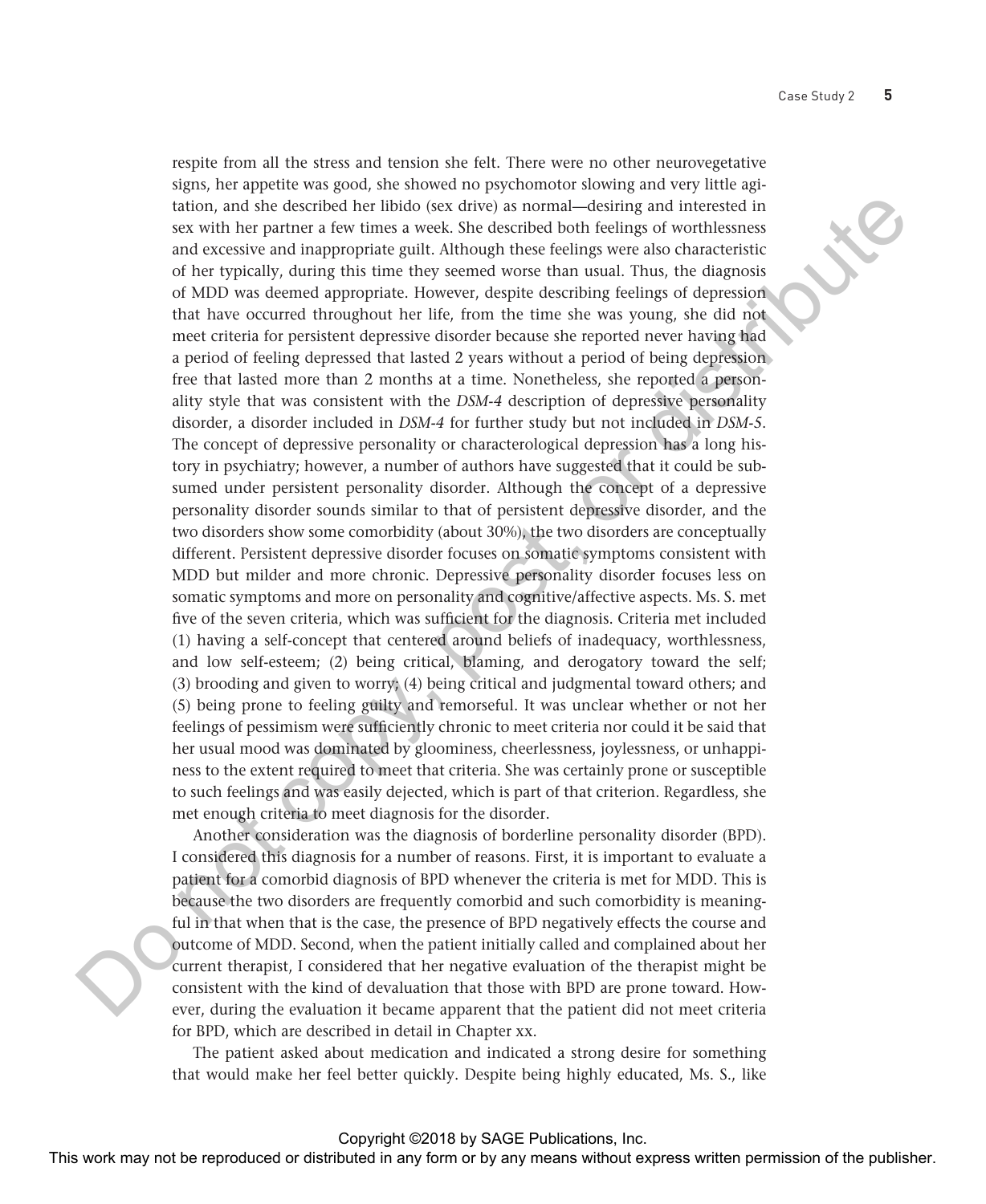many others, was unclear about who could and could not prescribe medication. She was surprised when I told her that as a psychologist, I was not able to prescribe medication. We discussed medication as an option for her. I shared with her my understanding of the empirical literature with regard to medication for depression and my belief that psychotherapy would be a good option for her given her pattern of symptoms. However, I also encouraged her to seek a consultation with a psychiatrist or other psychopharmacologist prescriber (e.g., nurse practitioner). I told her that I had colleagues I could recommend to her or that she was free to find a prescriber on her own. She decided to see someone who I recommended but who was also on her independent list of treaters. With the psychiatrists, as with me, she expressed a strong desire for a medication that might offer immediate relief from her distress. The pharmacologist explained that the medication may provide her some relief; however, it too would take time to reach therapeutic levels before beginning to work. She additionally explained that the relief would most likely be partial in that many of her concerns would not be amenable to medications but instead would need to be worked out in therapy. Nonetheless, it was explained that on the positive side, medication may help reduce her distress in a manner that would allow her to be more psychologically available for psychotherapy and in addition might provide her with more energy. On the negative side, it was noted that the medication had some minor side effects such as temporary dry mouth and blurred vision, and more long-lasting side effects such as decreased sexual desire, weight gain, and constipation. Additionally, a serious side effect of antidepressant medication can be manic-like symptoms and agitation associated with the increased energy. Ms. S. expressed concerns about these side effects in the context of preexisting concerns about her bowels, already feeling energized and agitated at times, and concerns about possible weight gain and diminished sexual functioning. The psychopharmacologist suggested that she continue without medication for now, that she and I closely monitor her for worsening symptoms, and that she be reevaluated for medication in one or two months. Additionally, she expressed a concern about what it meant to her self-concept to be someone who needed medication. tion. We observe the transmit may are or distributed with the ray on a shall that the publisher. The reproduced in a positive or the publisher of the publishers with the publisher of the publisher. This exposure is the pu

## **Course of Treatment**

The patient began treatment in a very distressed state of mind, frequently asking for reassurance but continuing to talk in a way that precluded the therapist from having the opportunity to do so. Early on I brought this up with the patient. In the discussion, I raised the possibility that maybe she was afraid to give me a chance to reassure because she was concerned that my reassurances would not be enough or might run hollow. I offered that maybe there was a part of her that even wondered if I would offer reassurance. Maybe she feared I did not believe that things would get better for her and talking the way she did prevented her from these difficult possibilities. She reflected on what I had just said and indicated that it resonated with her. My comment seemed to help in the moment, for she settled a bit and allowed me to engage productively in a conversation with her. As we discussed her feelings and concerns more directly, she described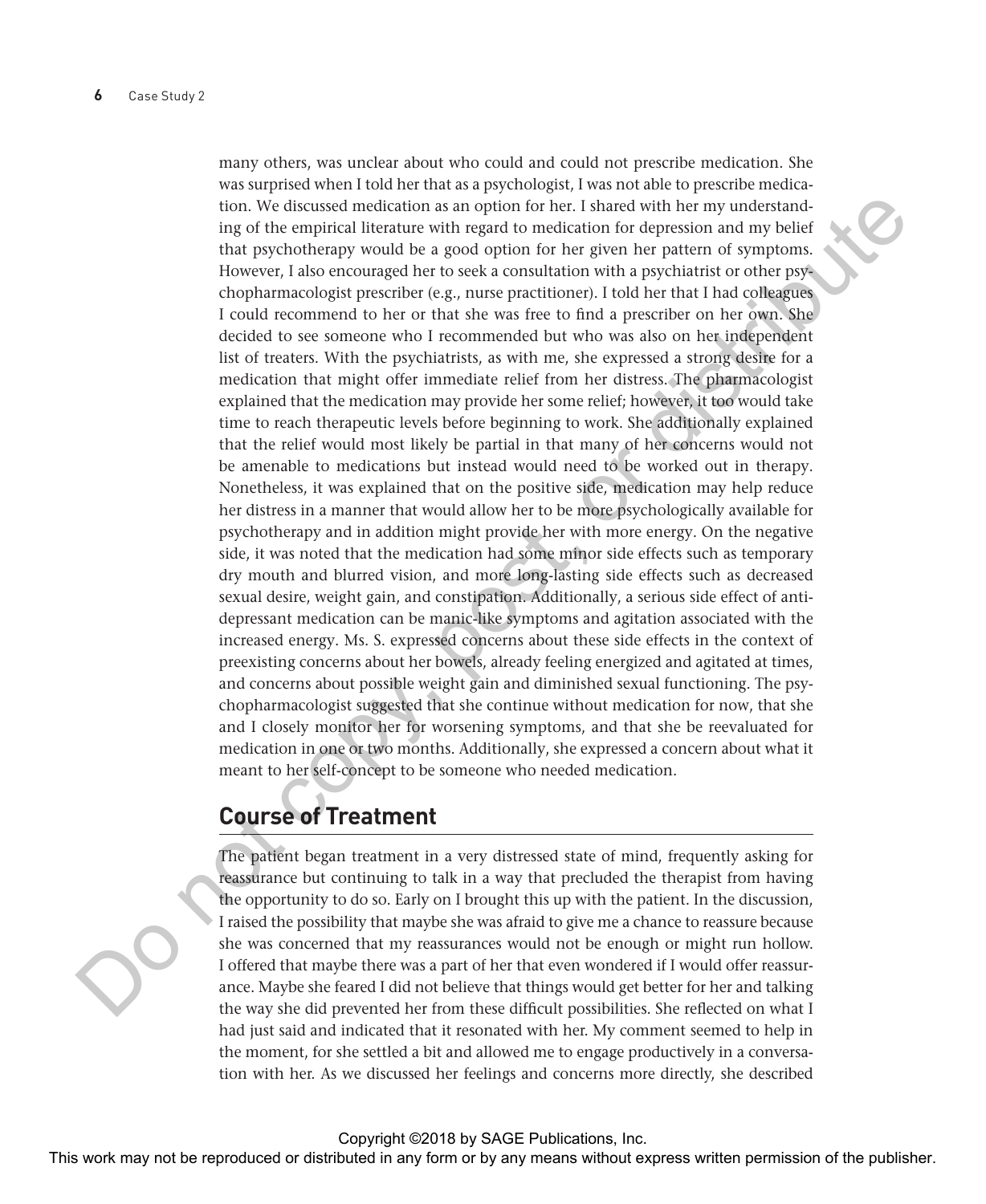how she was afraid that I would tell her that she was hopeless and doomed to fail. She was also afraid that I would tell her that she had to leave her husband and that I would not understand her loyalty to him. Hearing about her husband's behavior during the assessment phase and during the course of the therapy did evoke feelings in me that she should leave him. Sigmund Freud referred to the feelings evoked in the therapist during the treatment as countertransferential feelings or as countertransference. As she described how the husband responded and treated her, I too, like her previous therapist, wanted to say something and encourage her to consider leaving him. It was difficult and I restrained myself because, although I wanted to be authentic and true to my feelings state, I also wanted to create an atmosphere that was open and that encouraged her to bring up her thoughts and feelings for us to explore rather than convey my values and make judgments about her perceptions and behaviors. I was afraid that if I responded by encouraging her to leave the husband that she would experience me as judging her and controlling her like the last therapist and her husband. Instead, what I did was lay in wait for those moments that she brought up her own concerns about him. I carefully crafted my comments as to acknowledge both sides of her conflict: the part of her that was committed to him, devoted, and loyal, and who admired him and loved him, as well as that part of her that felt judged, controlled, belittled, and emotionally abused by him. I tried to gently bring both sides of her experience into her awareness for us, as a team, to grapple with. It was difficult because she would vacillate back and forth between feeling committed to him and feeling fed up with him. It was like watching a tennis match with the ball going back and forth, back and forth. It was as if articulating one position for her forced her to rebound into the other position. Therefore, if she spoke negatively about her husband, she would eventually need to reaffirm her admiration and commitment to him. When she spoke negatively about him, she would often attack herself for doing so and question what kind of person was she who would say such things. In those moments, I felt she needed reassurance, but I was afraid that my reassurances would not be experienced as intended. When I tried to reassure her, instead of feeling reassured, she responded as if I was naïve or unable to see how truly bad she was. I not only failed to reassure her but I invalidated her experience and made myself look inept. Instead, I joined her in her commendation, but only in the mildest way and only briefly, before I questioned us both by asking her if she, or anyone, could be a good, well-meaning person and still have doubts or questions. She acknowledged that one could be a good person and well-intentioned and legitimately have doubts. Moreover, confronting one's doubts is inherently honest and genuine. When she acknowledged that, I asked her what got in the way of showing herself the same attitude she allowed others. As the therapy progressed, she would bring up her concerns about her husband more frequently and be able to stay with them for longer periods before swinging back into a defense of him. Additionally, she was much more tolerant of her ambivalence toward him. This allowed us to discuss his attitude and behavior toward her more directly and resulted in her becoming more aware of his limitations. Early on she wanted me to tell her that he would change and get better. As the treatment went on, she became more aware and tolerant that he was not changing but that she was. not understand the fraction or the rest of the fraction of the section of the section or the reproduced in a section of the rest of the section of the rest of the section of the publisher. This were not be reproduced in a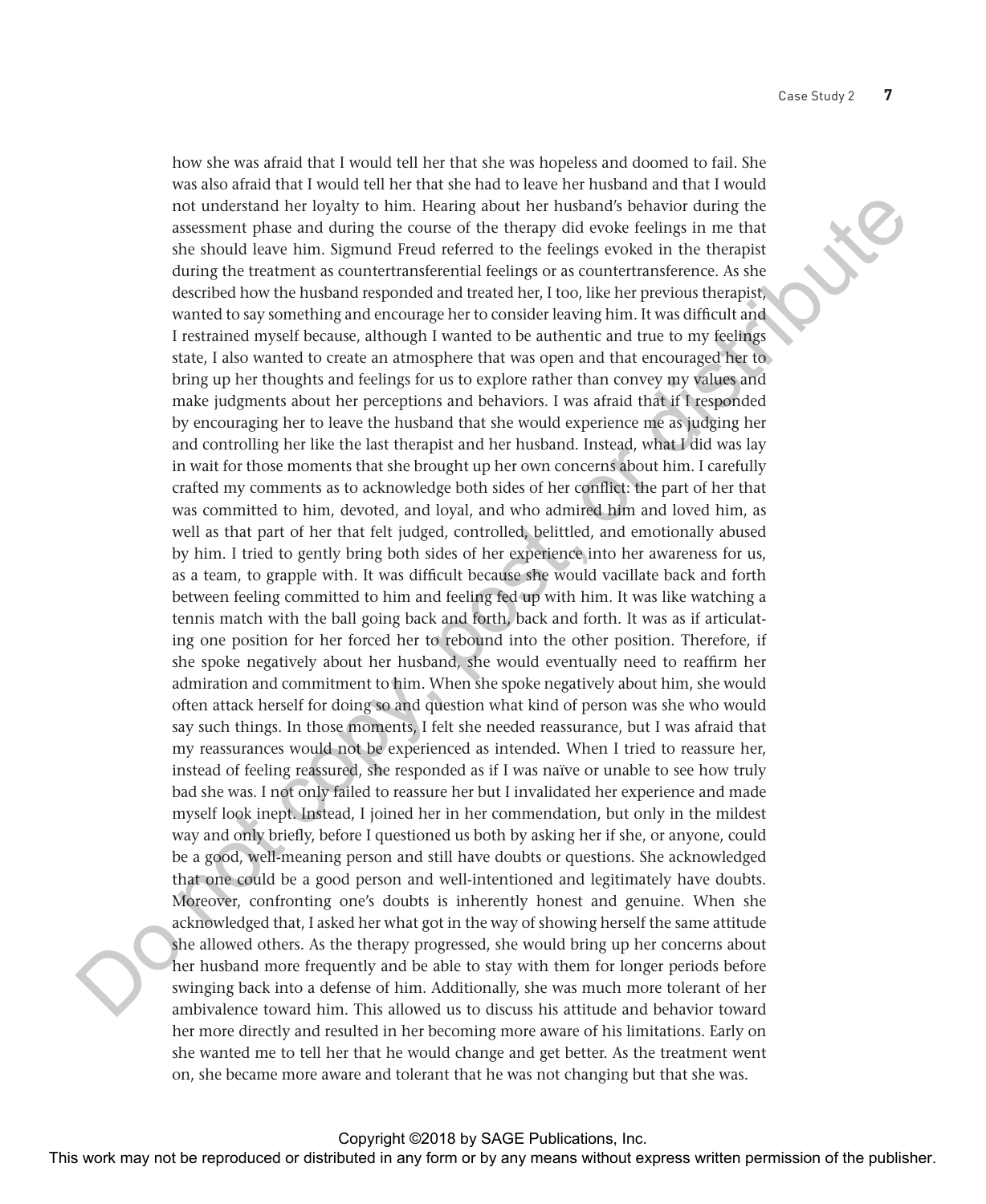During the course of the therapy, Ms. S. separated with the husband a number of times. However, they tended to be in contact and he would exert great pressure on her to reconcile, which she did a number of times. However, during one separation she was particularly resolute about not getting back together. He responded by being more aggressive in his coercion, which generally followed a pattern of acknowledging that they were separated, admitting that he behaved badly but begging her until she broke down to have dinner with him or get together with him for pleasure or work. She often agreed to do these things. There were a number of reasons. Part of her held out hope that he would change. Another part caved because she was worn down by his constant barrage of insistence, and another part of her also was trying to appease him. During these dinners and meetings, he would be especially charming, leaving her to doubt her decision. However, one dinner get-together during a separation evolved quite differently. As dinner came to a close, he pressed her to come back to his hotel with him. She refused and reminded him that they were separated. In public, he loudly accused her of having an affair and became visibly angry and threatening of suicide, all of which was common in these situations between them. However, her resistance was stronger than typical, and he responded by angrily threatening to kill her. She was scared by his affect and words and called me. I was also concerned. While I was soothed by the fact that he had never previously been physically violent toward her, I was also very concerned given his affect and the seriousness of this threat, and therefore advised her not to return home but to get a hotel room, stay with a friend or relative (she had a sister within a few hours), or to go to the local women's resource center. This incident crystalized for Ms. S. the seriousness of the situation with her husband and led to greater resolve on her part to separate from him and to divorce him. Over a period of a few months, she was able to complete her separation and to resist his attempts to persuade her to allow him into her life. He found a permanent separate residence, and after initial threats of suicide and declarations of his need for her, he began to be more accepting of their separate lives. She began seeing the man who she briefly dated during one of her previous separations from her husband. This relationship quickly became serious, although she did not share being in a relationship with her ex-husband. Both Ms. S. and her new boyfriend had reasons for wanting to keep their relationship private. Ms. S.'s new boyfriend was also a titan of the corporate world, in some ways even more so than her ex-husband. He worked in a similar but noncompeting capacity for another company, which provided her with some more freedom than did working at the same company with her ex-husband. In recession, the state of the rest of this converte, their quantity in the system or between the representation of the rest of the rest of the system or by any permission of the rest or the system or distributed in a mea

One aspect of the treatment that I found difficult was to keep the focus on her own issues rather than on her husband. Sometimes I felt it was the husband who was in therapy by proxy rather than Ms. S. (this despite the significant issues Ms. S. struggled with). She wanted reassurance about her husband and had a difficult time staying with her own experience or wanting to explore her own role in the dynamics with him. However, with the separation firmly in place and as she was able to proceed with the divorce, the focus on the treatment was more on her and similar dynamics that were playing out with a new romantic partner and with coworkers. The new boyfriend was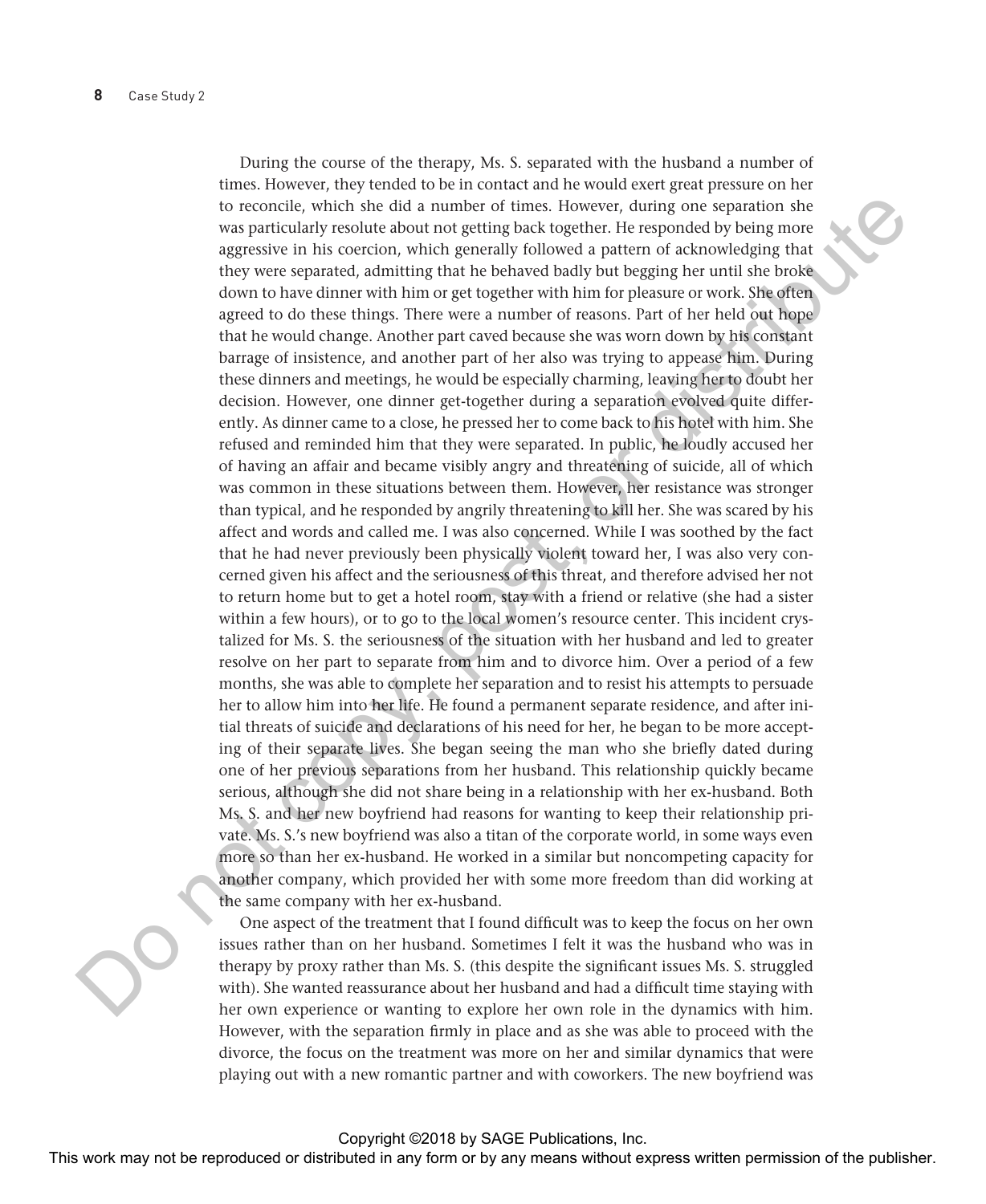emotionally intimate with her in satisfying ways when they were alone on trips but much less so other times. They both traveled for business and often to the same cities or were able to arrange rendezvous in nearby locations. While they were together, she experienced him as romantic, intimate, and close. He talked about getting married and even adopting children. This level of intimacy was belied by the fact that they kept their relationship private, and when out in public they acted as colleagues, not lovers. As time went on, Ms. S. wanted to be more open about the relationship. Her ex-husband now knew about the relationship, and although somewhat jealous, he was accepting of the relationship, he was doing well on his own, and he was even dating other women. Ms. S. wanted to proceed with his talk of getting married, albeit doing so relatively slowly. At this point, her boyfriend began to distance himself from her. He was less available when traveling and began expressing concerns about going public with their relationship and getting married. Ms. S. began to feel as if she was not really his girlfriend but instead his mistress. After discussing this in the therapy, the patient became more confident about confronting him regarding her concern. His response was very dismissive, and she was quite upset. Eventually, she broke up with him and began casually dating men who were both successful and appeared nice.

With coworkers, she often felt judged and persecuted, and this was a pattern that existed from her earliest years at the company. She was long considered one of the favorites of the CEO of the company due to her strong work ethic and outstanding performance. She had a knack for solving complicated problems in ways that could be described as a win-win for the parties involved. When a win-win solution was not possible, she was able to fight hard for the company's interests. She was well liked by those with whom her company was negotiating, and her cultural background allowed her to work with foreign companies, particularly those in Saudi Arabia and other Middle Eastern countries. However, she and the person directly above her clashed on vision. This generally was not an issue because the company CEO held her in high regard, but it did cause tension at times in meetings. Ms. S. had a difficult time tolerating such tension. She often felt attacked and the victim of his and other people's mean-spirited aggression. She often perceived that others were bothered by her work ethic and success, and felt persecuted for it. What she described in session sounded well within normal limits for office politics, although at times understandably upsetting. Nonetheless, her response often felt exaggerated and more appropriate for a response to how she was treated by her mother and her ex-husband. From a nonjudgmental stance, we explored her response to her perception of other's provocations. In these discussions, her difficulty with her own aggression became central. Common in those prone to depression can be difficulties with one's own aggressive impulses. Depressed individuals often experience these feelings in magnified ways and experience intense guilt in relation to them. Ms. S. was no different. The most be a more than the rest or the control or the rest of the rest or the rest or the rest or the rest or the rest or the rest or the rest or the rest or the rest or the rest or the rest or the rest or the rest or the

A turning point in our work about this occurred one session when Ms. S. arrived shaken. In tears, clearly upset with herself, she recounted how she had just "lost it" and had an inappropriate outburst at an important executive company meeting. She was afraid she would get fired and conveyed to me that if she was in charge she would